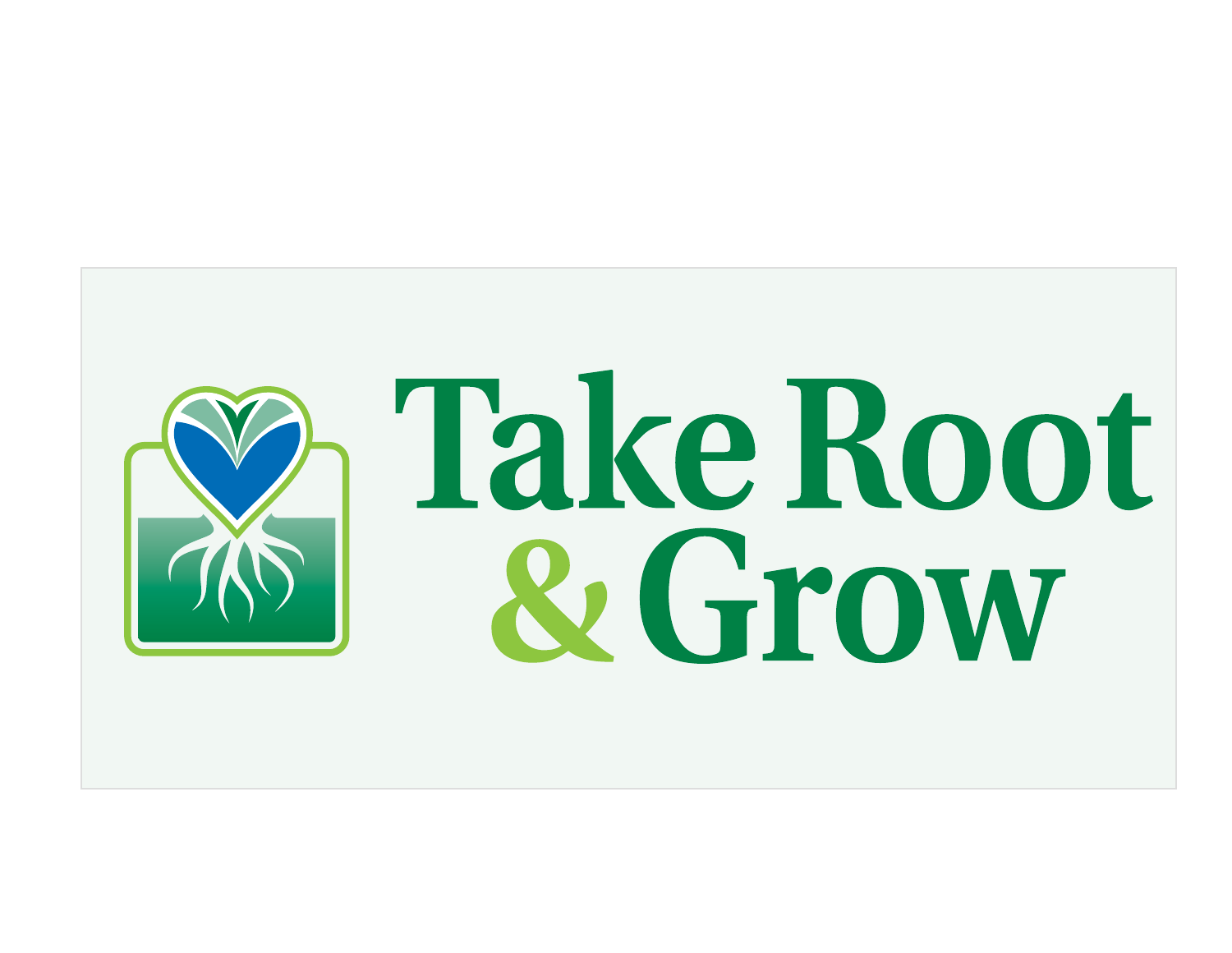## Welcome to the Hope Seeds Children's Gardening Curriculum!

This curriculum consists of 24 lessons based on planning, planting, and harvesting a garden together. It is appropriate for grades 3-6.

Each lesson begins with a simple gardening question which can generate discussion among your group. The basic answers are on the back of each lesson card for the teacher's benefit, but these can be expanded on as the teacher feels necessary.

Before each new lesson is introduced, it is suggested that the previous questions be reviewed. Not every question needs to be reviewed each time, but by the end of the curriculum, hopefully each child will be able to answer any of the questions without too much prompting.

Also included in each lesson is a passage of scripture and a short discussion starter. Gardening holds so many lessons for us all as growing Christians. Tying in God's Word and His lessons with the practice of gardening can be very valuable and meaningful for young children. The children could be encouraged to memorize these passages of scripture, practicing them together in each lesson. By the end, they would have 24 verses memorized!

Most lessons also have an activity to do, based either on the gardening topic or the scripture discussion.

Several of the lessons have "Garden Work" to do as the process of planting and caring for your garden progresses.

A few things to consider:

-Not every lesson needs to be used. They are stand-alone lessons and do not necessarily build on each other except as the gardening process continues. If you need fewer than 24 lessons, it should be easy to pick out just the ones that you want to cover in your time frame.

-If space for garden plots is not available, container gardens also work great. Large tubs, old tires, or any other recycled container will work. Just be sure to provide adequate drainage holes in the bottom.

-Good "kid crops" include radish, green beans, mustard greens, and turnips because they are quickly growing crops. Tomatoes, however, take too much time and labor. Try to include at least one root crop (like carrots) and one vining crop (like cucumber or squash).

-Allow the kids to do the work themselves, but work with them. Some benefits, besides the vegetables produced, include experiencing the joy of work, partnering with God in creation, satisfaction with a job accomplished even though hard, and sharing their rewards with others.

-If you are doing this as a school project, keep in mind that if you have a good crop, some of the produce could be sold to raise funds for school needs.

Happy Gardening!

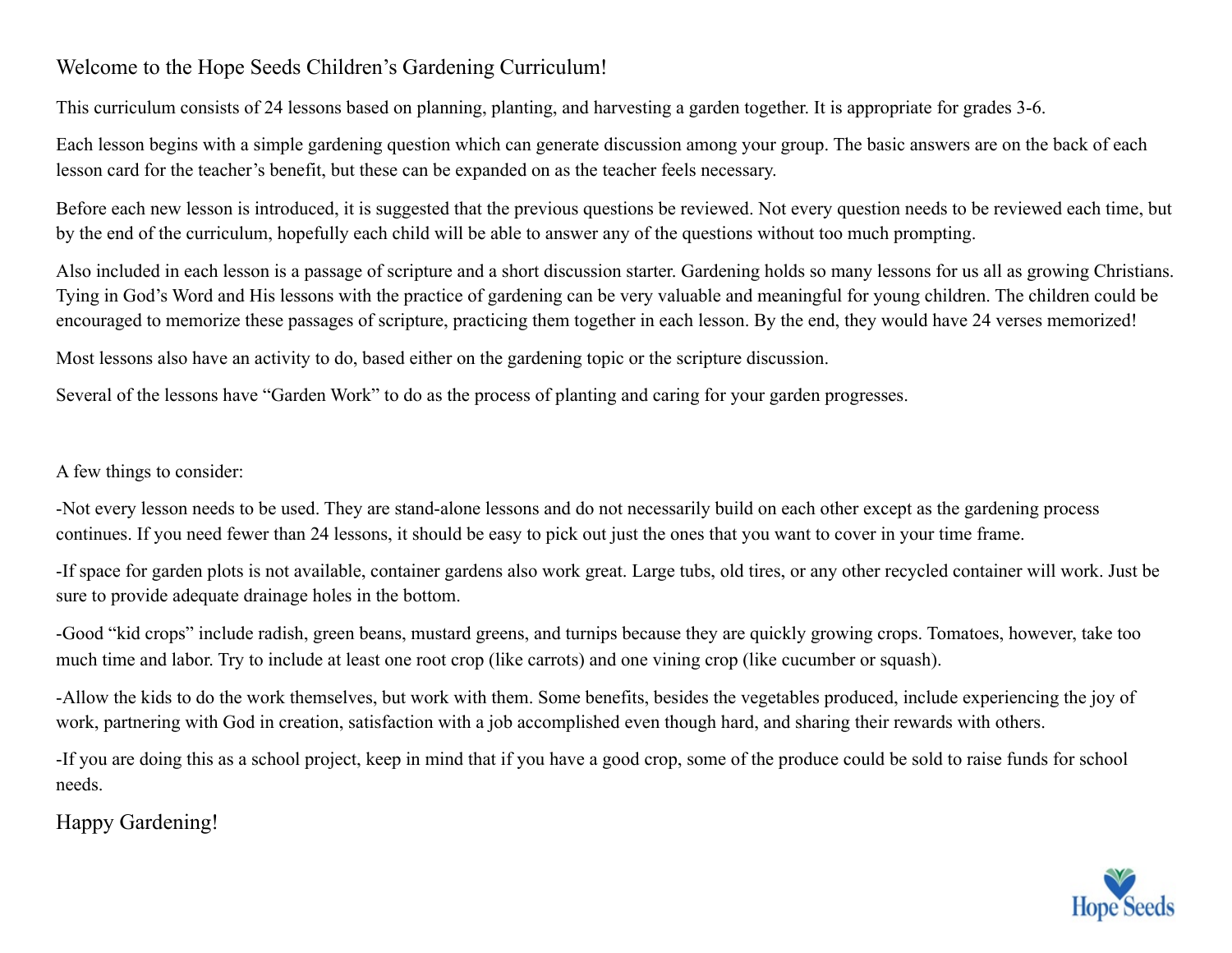| Lesson                                      | <b>God's Word</b>     | <b>Activity</b>                           | <b>Garden Work</b>                                    | <b>Materials Needed</b>                                                                           |
|---------------------------------------------|-----------------------|-------------------------------------------|-------------------------------------------------------|---------------------------------------------------------------------------------------------------|
| 1. What is a garden?                        | Galatians 5:22        | Fruit of the Spirit                       | n/a                                                   | Crayons or colored pencils<br><b>Activity Card Ls. 1</b>                                          |
| 2. Who was the first gardener?              | Genesis 1:1           | Prayer                                    | n/a                                                   | n/a                                                                                               |
| 3. Why did God make a garden?               | Genesis 2:15          | Action song                               | n/a                                                   | n/a                                                                                               |
| 4. Why should we make a<br>garden?          | Genesis 1:29          | Coloring page                             | n/a                                                   | Crayons or colored pencils<br>Activity Card Ls. 4                                                 |
| 5. What does a garden need?                 | Psalm 1:1-3           | Drawing what a garden<br>needs            | Pick a spot for your<br>garden                        | <b>Blank paper</b><br>Crayons or colored pencils                                                  |
| 6. What tools will we use in our<br>garden? | 2 Timothy 3:17        | Drawing tools                             | Practice using garden<br>tools                        | Crayons or colored pencils<br><b>Activity Card Ls. 5</b><br>Garden tools                          |
| 7. How do we get the soil<br>ready?         | <b>James 1:21</b>     | Prayer                                    | Cleaning up the garden<br>plot.                       | n/a                                                                                               |
| 8. How can we make the soil<br>better?      | Luke 12:6-9           | Coloring page                             | Mix and spread compost<br>and manure.                 | Crayons or colored pencils<br><b>Activity Card Ls. 8</b><br>Compost and manure                    |
| 9. Where do plants come from?               | Genesis 1:11          | Looking at seeds                          | n/a                                                   | Local fruits/vegetables<br>Hope Seeds packets                                                     |
| 10. How do we pick the right<br>seeds?      | 2 Corinthians<br>9:10 | Coloring page                             | n/a                                                   | Crayons or colored pencils<br><b>Activity Card Ls. 10</b>                                         |
| 11. What shall we grow?                     | n/a                   | Discussion of vegetables<br>Coloring page | Picking seeds to grow                                 | Vegetable flashcards<br>Crayons or colored pencils<br><b>Activity Card Ls. 11</b>                 |
| 12. What is germination?                    | Mark 4:26-28          | Role play                                 | n/a                                                   | n/a                                                                                               |
| 13. How do we plant our seeds?              | John 12:24            | n/a                                       | Starting seeds in egg<br>carton or banana leaf<br>pot | Egg carton, soil, seeds, scissors,<br>pencil -or- banana leaf, tall<br>grass, cup, soil and seeds |